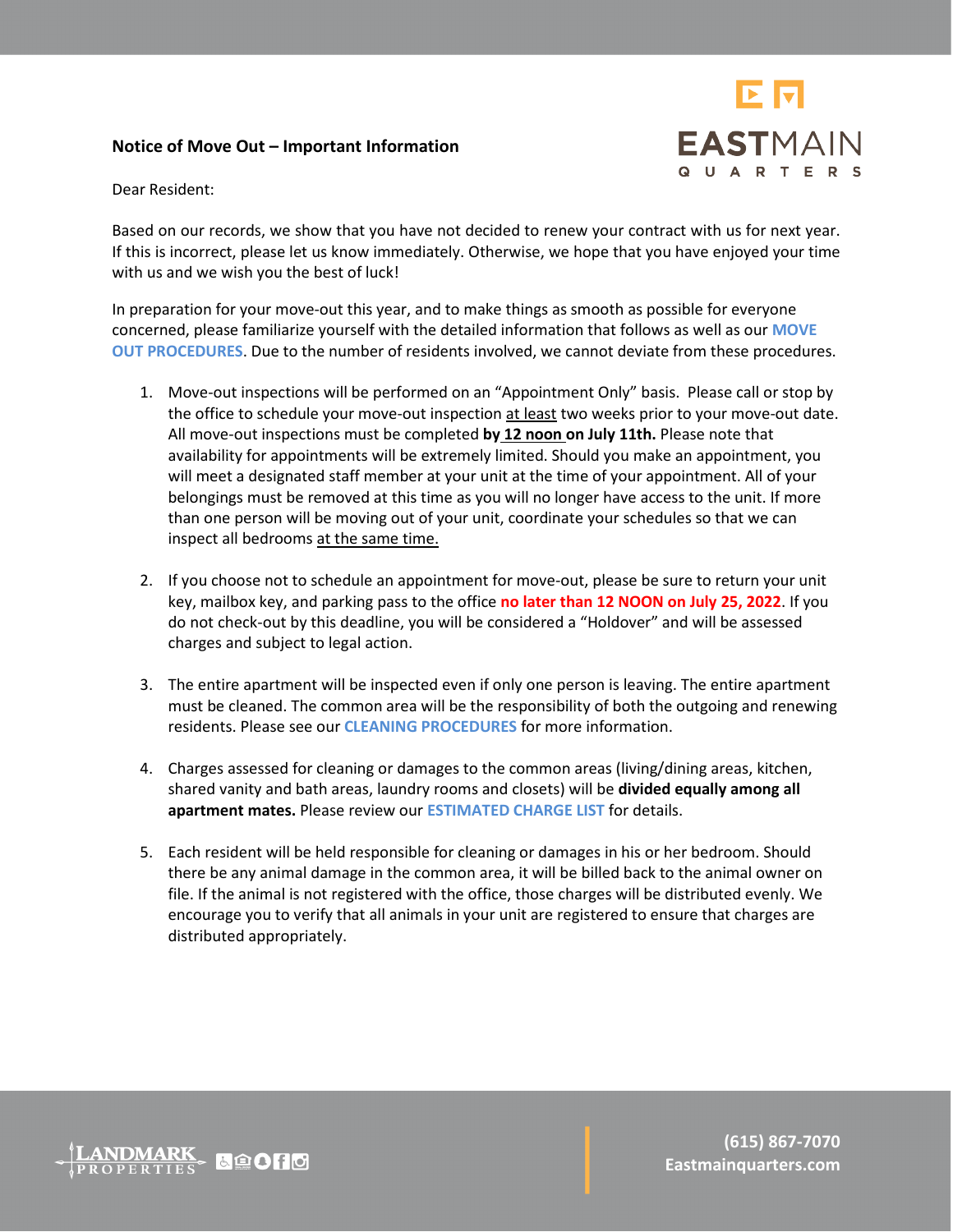- 6. You will not be held accountable for any discrepancies (exceptions) that were noted on your move-in inspection unless these items were taken care of by management and occurred again after that time.
- 7. Any outstanding balances owed must be paid at the time of move-out. Pursuant to the lease agreement, any outstanding balance will cause that portion of the Security Deposit, if applicable, to be forfeited.
- 8. Please update your address through your ResidentPortal to the address you would like your Financial Move-Out Statement to be sent. **This does not forward your personal mail, this is only for the purpose to send you your Financial Move Out Statement/Security Deposit.** 
	- a. **Change of Address**: Go to the Post office to fill out your change of address form or go online to www.usps.com: Forward Mail option: Change of Address. There is a \$1 charge to do this online, but your mail will be sent piece by piece to the new address. \*\*Discontinue newspaper subscriptions and any utility accounts you may have.
- 9. Any balance due will be assessed on your Financial Move-Out Statement which you will receive via mail to the forwarding address provided.
- 10. If you are transferring to a different unit on property, you will be notified directly of your transfer dates. You will need to be prepared to transfer from your current unit to your new unit within a 24-hour period. Your current unit must be inspection-ready by the date assigned. Any damages assessed will be charged to your account and due upon receipt.
- 11. If you turn your keys into the leasing office before your lease end date, please be advised that this does not relinquish you from your lease agreement duties. You are still responsible for paying for utilities (if applicable), as well as fulfilling your lease agreement payments. Each roommate will also be responsible equally for any charges to the common area up until the end of the lease agreement. We will not conduct a move-out inspection until the end of the lease agreement.

It has been a joy serving you! We hope to see you again soon.

Best regards,

Your East Main Quarters Management Team

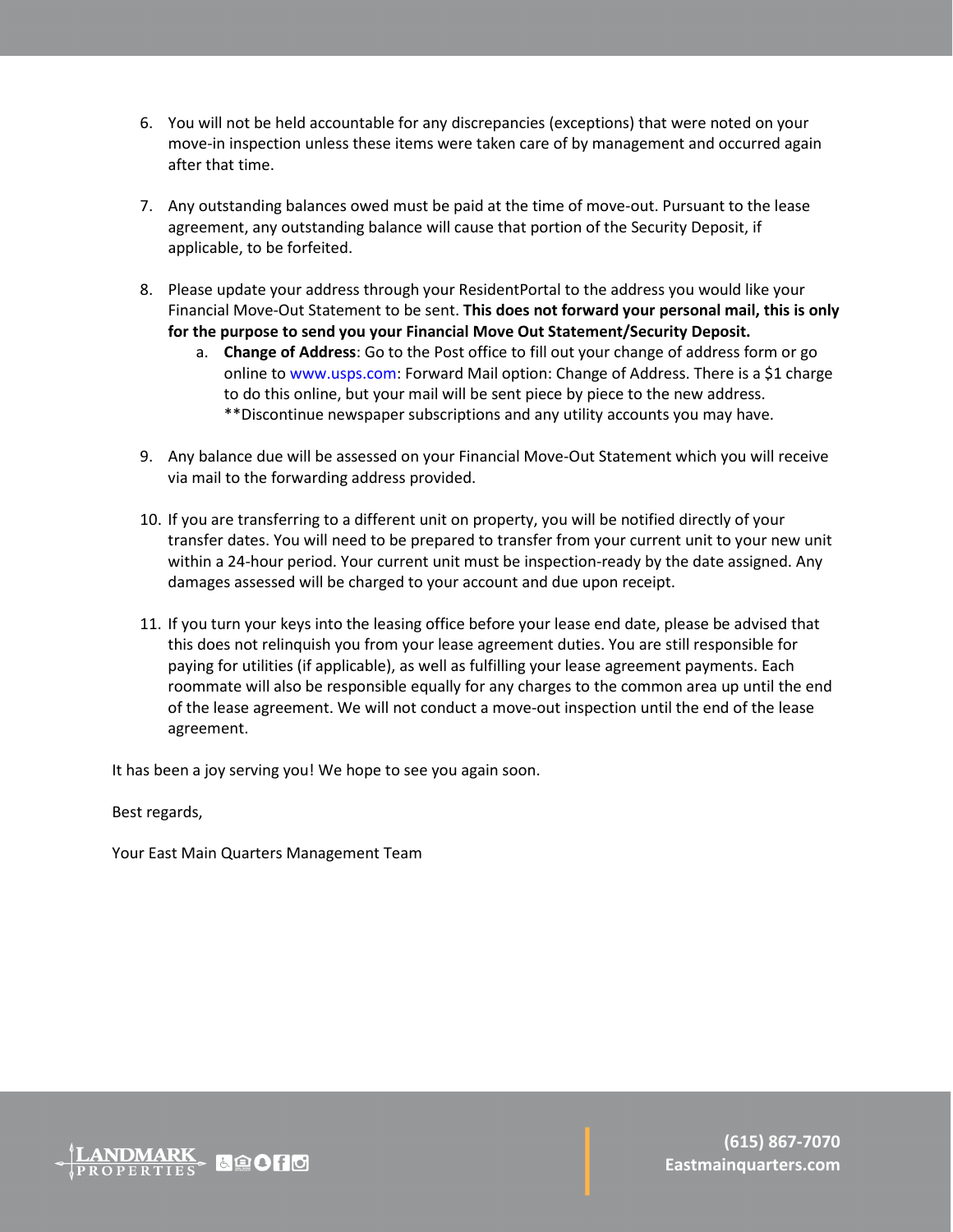

## **MOVE OUT PROCEDURES**

Thanks for being a resident at East Main Quarters! To make sure your move out day goes as smoothly as possible, please make sure to follow the move out procedure listed below. Please contact us at (615) 867-7070 or info@eastmainquarters.com if you have any questions.

Below are the key things to remember during the move out process:

- Move out is **July 25, 2022 by 12 PM**. We will start accepting keys at **9:00 AM** on this day.
- If you are still in the apartment after 12 PM, or if we have not received the items that need to be returned, you will be charged additionally for your stay past the contract end date and time.

# **The items that need to be returned are below:**

Magnetic Key Fob (Gym door)

Front Door Key

Bedroom Key

Mailbox Key

Parking Pass (if applicable)

- ALL items must be turned in AT THE SAME TIME, as we will not be accepting these items in partial. Any item(s) not received will be issued replacement charges.
- Be prepared to give a valid forwarding address at the time of turning in keys.
- If you have already vacated the unit and do not plan to return, we highly suggest that you mail in keys NOW to ensure they are accounted for. Any keys received past July 25, 2022 will be issued replacement and Holdover charges.
- Please keep in mind that everyone will be trying to move-out at the same time so please plan.
- Please make sure all personal items are out of the unit and the unit is cleaned in the common areas and your personal bedroom & bathroom.
- Make sure no trash is left inside and/or outside of your unit. Please use the designated trash bins provided around the property to discard of your bagged trash properly.

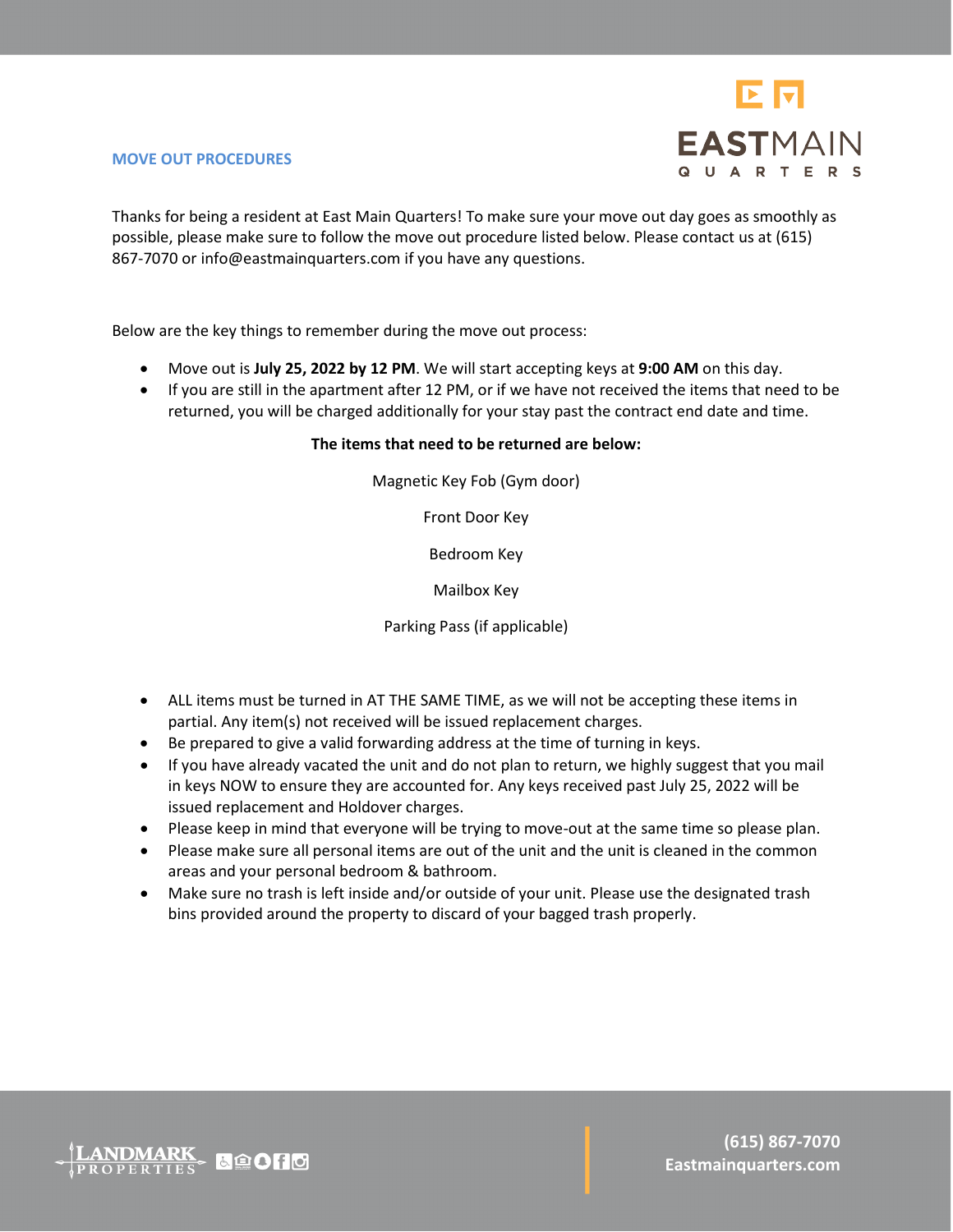#### **CLEANING PROCEDURES**

# EN **EASTMAIN QUARTERS**

#### *Entry:*

- □ *Wash inside and outside of front entry door.*
- □ *Thoroughly clean (sweep and mop) entry floor.*

## *Kitchen:*

## *A. Stove/Oven/Microwave:*

□ *Thoroughly clean exterior of oven. Don't forget the oven drawer!* 

□ *Use oven cleaner to clean interior of oven. Easy-Off Fume Free is an easy, odorless product that works well for this. You may have to do some extra cleaning for stubborn spills. If so, please use a mild detergent, and/or a steel wool pad.* 

□ *Remove oven drawer – clean drawer and sweep out from under the drawer. Be careful not to wipe the ash from the oven into your clean oven drawer.* 

□ *Scour drip pans and rings with an S.O.S. pad and clean all food and spills from underneath the drip pans. (Do not use oven cleaner on the drip pans because it corrodes the surface and turns them black). New drip pans can be purchased for around \$10 if the stains cannot be removed.*

□ *Make sure broiler pan is completely clean and placed in the bottom of the stove drawer. Easy-Off Fume Free oven cleaner works well on the broiler pan using the "cold" directions on the back of the can.* 

- □ *Thoroughly clean outside, inside, above and below microwave.*
- □ *Clean walls, cabinets and floor under and around the stove.*

#### *B. Dishwasher:*

- □ *Clean inside, outside & around the edges – especially the door.*
- □ *Remove any items or food from beneath bottom the drawer.*

## *C. Refrigerator*

- □ *Wash all inside and outside surfaces.*
- □ *Don't forget the crisper drawer (inside and underneath).*
- □ *Remove all items from the Refrigerator and Freezer area*
- □ *Clean all drawers, compartments and shelves.*

## *D. Cabinets and Countertops:*

- □ *Interior of cabinets should be free of shelf lining, crumbs and dust. Don't forget the drawers.*
- □ *Exteriors of all cabinets should be wiped down to remove water spots and food drips or spills.*
- □ *Wipe off all countertops.*
- □ *Clean the tops of the cabinets.*

#### *E. Dishwasher:*

- □ *Clean inside, outside & around the edges – especially the door.*
- □ Remove any items or food from beneath bottom the drawer.

## *F. Kitchen Floor:*

- □ *Sweep the floor to remove all dirt and debris.*
- □ Mop the floors with a disinfecting cleaner.

#### *G. Kitchen Sink:*

- □ *Kitchen sink should be scrubbed and free of spots and stains.*
- □ *Make sure that the kitchen faucet is clean – pay special attention to the area around the faucet knobs.*

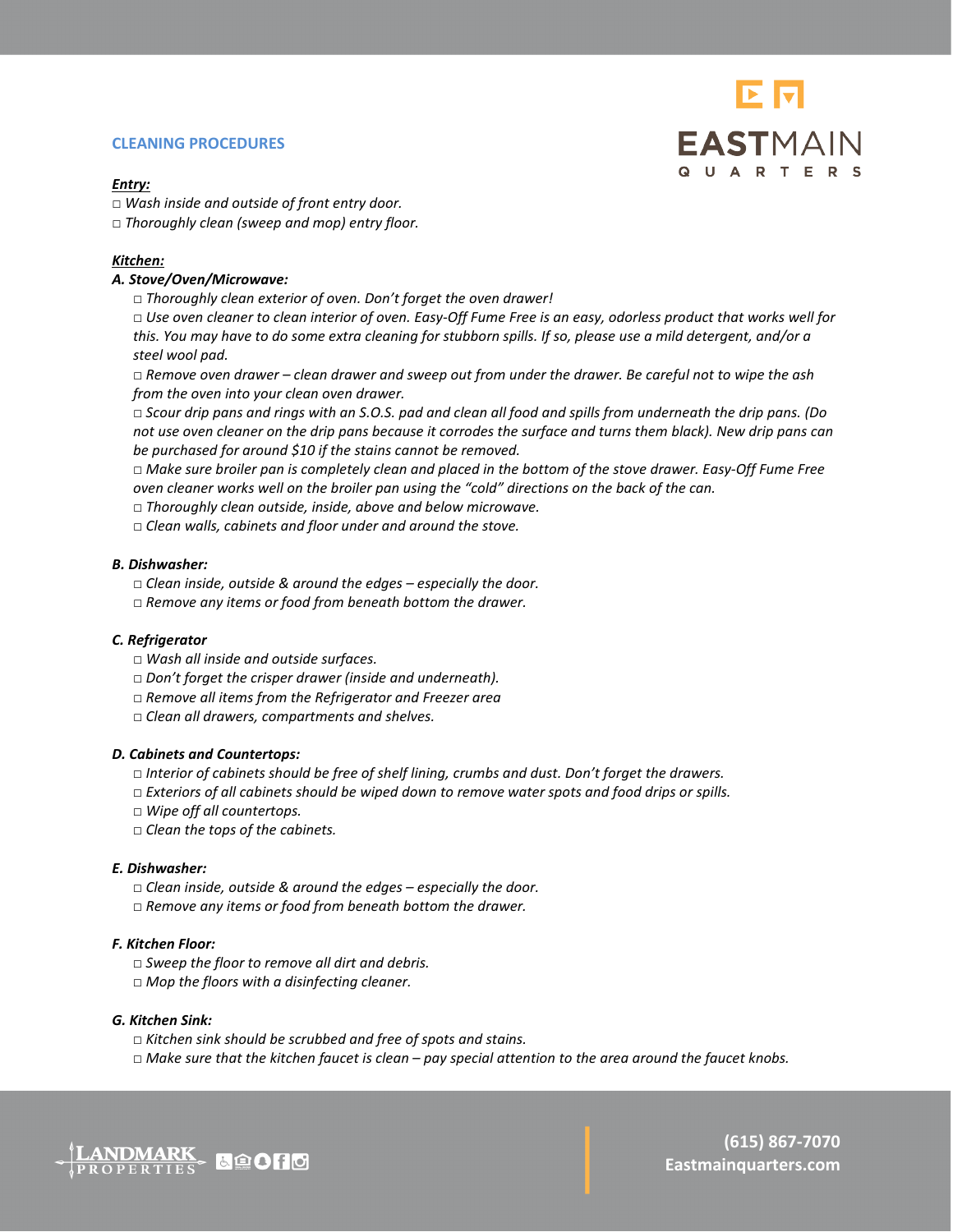#### *Living Room:*

□ *Mop/sweep hardwood floors*

- □ *Wipe down celling fan*
- □ *Wipe down wall*

#### *Washer/Dryer:*

□ *Washer should be clean inside and out. The exterior should be wiped down and the control turned to the "off" position.*

□ *Dryer should be clean inside and out. Please remove all debris/lint from the lint trap. The exterior should be wiped down and the control turned to the "off" position.*

□ *Clean floor area around and under both appliances*

#### *Bedroom:*

□ *Carpet should be vacuumed and steam cleaned, free of any dirt or stains.* 

□ *Fan should be dusted and cleaned.*

□ *Walls should be free from any bed rub/grease spot from absence of a headboard or any tacks, nails, sticky tape, etc. Damage from these items could result in additional charges.*

□ *Dust all baseboards.*

#### *Bathroom:*

□ *Wash inside and outside of vanity. Wipe or scrub all drawers, cabinets and countertops. No drawer liner should remain.*

□ *Clean the mirror with Windex or similar product.*

□ *Clean vanity sink, including the faucet. Sometimes a toothbrush must be used around the knobs to get them completely clean.*

□ *Thoroughly clean inside, outside and around the toilet – including the bowl and handle – with a disinfecting product like Lysol Toilet Bowl Cleaner.*

□ *Scour the bottom and sides of the tub with Softscrub until all dirt and soap residue is gone.*

#### *Windows:*

□ *Wash interiors of all windows with Windex or similar product.*

- □ *Wipe down the top and tracks of all windows.*
- □ *Wipe down all windowsills.*

#### *General Items:*

- □ *All walls free of marks, stains and damage.*
- □ *All blinds must be completely clean.*
- □ *Clean all doors on both sides – including closets.*
- □ *Wash all closet and pantry shelves.*
- □ *Thoroughly vacuum all carpeting.*
- □ *Wash all light fixtures to remove dust and bugs.*
- □ *Clean all fingerprints/grime from walls, doors and light switches.*
- □ *Remove small nails from the wall.*

□ *You are responsible for the cleaning and any damages to the carpet from stains or soils. If you had an unauthorized pet in your apartment at any time during your lease term, you will be held responsible for any damages caused by your pet, which may include the cost of replacement of carpet, pad, tack strip and labor.* □ DO NOT LEAVE ANY OF YOUR BELONGINGS OR TRASH IN OR AROUND THE UNIT. Removal by our staff will *result in a charge of \$35.00 per bag (larger fees will be incurred for large personal items/furniture that is left).*

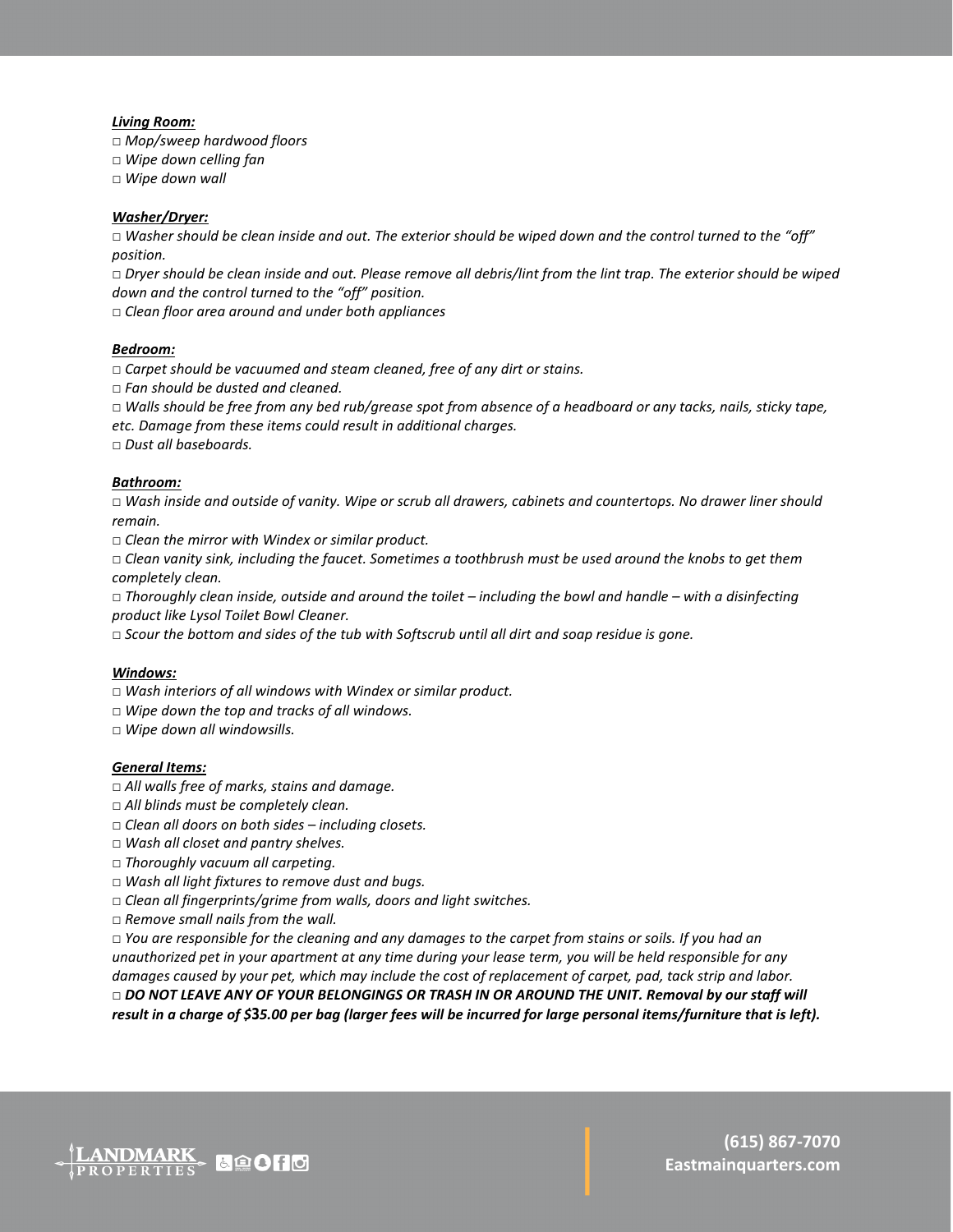# **CHARGE LIST**

**\*\*All Charges Represent an Estimate. Cost varies based on supplier & condition of furniture.**



| <b>Cleaning Costs</b>        |             |
|------------------------------|-------------|
| <b>Full Cleaning</b>         | \$250.00    |
| (6-bedroom floorplan)        | N/A         |
| (5-bedroom floorplan)        | N/A         |
| (4-bedroom floorplan)        | N/A         |
| (3-bedroom floorplan)        | N/A         |
| (2-bedroom floorplan)        | N/A         |
| (1-bedroom floorplan)        | N/A         |
| <b>Kitchen</b>               |             |
| Oven                         | \$50.00     |
| Fridge                       | \$50.00     |
| Cabinets                     | \$25.00     |
| <b>Counter Tops</b>          | \$10.00     |
| Floor                        | \$10.00     |
| Sink                         | \$10.00     |
| Full Kitchen Clean           | \$150.00    |
| <b>Laundry Room</b>          |             |
| Dryer (including lint trap)  | \$<br>15.00 |
| <b>Washing Machine</b>       | \$<br>15.00 |
| <b>Full Laundry Clean</b>    | \$<br>30.00 |
| <b>Bedroom</b>               |             |
| Ceiling Fan                  | \$10.00     |
| <b>Blinds</b>                | \$10.00     |
| <b>Baseboards</b>            | \$10.00     |
| Furniture                    | \$50.00     |
| Full Bedroom Clean           | \$50.00     |
| <b>Bath</b>                  |             |
| Toilet                       | \$10.00     |
| Tub/Shower                   | \$20.00     |
| Sink                         | \$10.00     |
| Cabinets/Vanity              | \$10.00     |
| Floor                        | \$15.00     |
| <b>Full Bath Clean</b>       | \$50.00     |
| Trash Removal                |             |
| Furniture Removal (per item) | \$45.00     |
| Trash-Out (per bag)          | \$35.00     |

| <b>Flooring Costs</b>             |            |
|-----------------------------------|------------|
| Steam Clean/Repair Carpet         | \$55.00    |
| (6 bedroom floorplan)             | N/A        |
| (5 bedroom floorplan)             | N/A        |
| (4 bedroom floorplan)             | N/A        |
| (3 bedroom floorplan)             | N/A        |
| (2 bedroom floorplan)             | N/A        |
| (1 bedroom floorplan)             | N/A        |
| Single Bedroom                    | \$55.00    |
| <b>Stairs</b>                     | N/A        |
| Landing/Hallway                   | N/A        |
| Small Carpet Stain Removal        | \$30.00    |
| Large Carpet Stain Removal        | \$50.00    |
| Spot Dye Carpet (per spot)        | \$50.00    |
| <b>Subfloor Treatment</b>         | \$250.00   |
| <b>Carpet Repair/Replacement</b>  |            |
| Replacement Per Bedroom           | \$350.00   |
| <b>Replace Stairs</b>             | N/A        |
| Replace Hallway/Landing           | N/A        |
| <b>Stretch Carpet</b>             | \$25.00    |
| <b>Laminate Floor Replacement</b> |            |
| Living room                       | \$1,300.00 |
| Kitchen                           | \$1,300.00 |
| <b>Walls</b>                      |            |
| Curtain Rod Removal & Patch       | \$35.00    |
| Anchor hole patch & repair        | \$15.00    |
| Holes through wall (<1'x1')       | \$65.00    |
| Holes through wall (>1'x1')       | \$150.00   |
| Closet/Laundry Shelf              | \$50.00    |
| Door Knob Hole Repair             | \$80.00    |
| Fist Hole Repair                  | \$80.00    |

Dart Board \$ 120.00

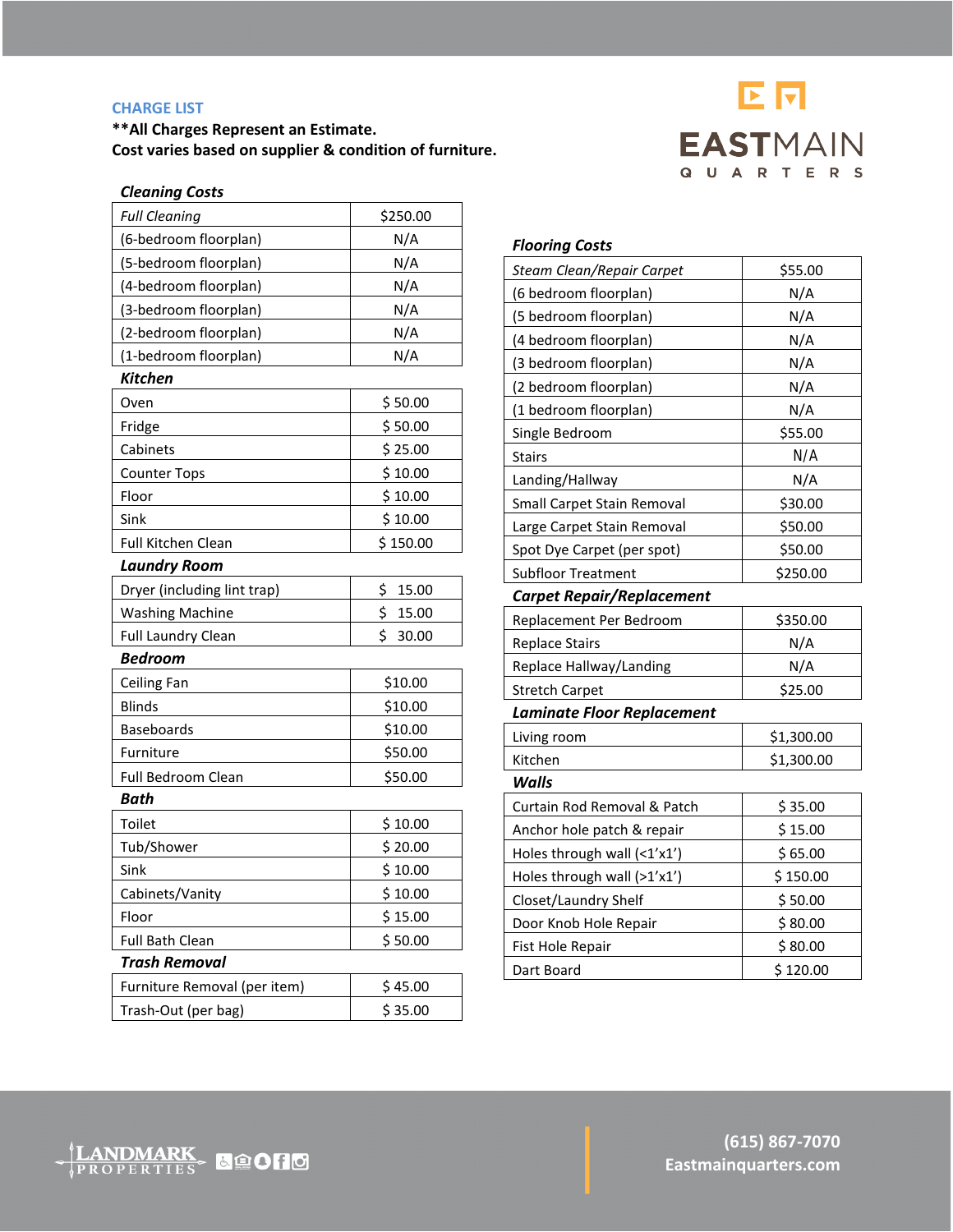# **\*\*All Charges Represent an Estimate. Cost varies based on supplier & condition of furniture**

# *Paint Costs*

| <b>Full Unit Paint</b>                  | \$600.00   |  |
|-----------------------------------------|------------|--|
| (6-bedroom floorplan)                   | N/A        |  |
| (5-bedroom floorplan)                   | N/A        |  |
| (4-bedroom floorplan)                   | N/A        |  |
| (3-bedroom floorplan)                   | N/A        |  |
| (2-bedroom floorplan)                   | N/A        |  |
| (1-bedroom floorplan)                   | N/A        |  |
| Single bedroom                          | \$150.00   |  |
| Prime & Paint 1 Room Painted            |            |  |
| <b>Another Color</b>                    | \$200.00   |  |
| Prime & Paint 1 Wall Painted            |            |  |
| <b>Another Color</b>                    | \$50.00    |  |
| Painting One Bathroom                   | \$100.00   |  |
| Painting Trim Throughout                | \$150.00   |  |
| Painting Ceiling Per Room               | \$50.00    |  |
| Painting Common Areas Only              | \$300.00   |  |
| <b>Painting Exterior</b>                | \$1,000.00 |  |
| <b>Sticky Tape</b>                      | \$ 55.00   |  |
| <b>Bed Rub</b>                          | \$60.00    |  |
| <b>Excessive Scuffs on Walls</b>        | \$25.00    |  |
| <b>Windows (Replacements)</b>           |            |  |
| Windows                                 | \$250.00   |  |
| Regular Blinds                          | \$25.00    |  |
| <b>Back Door Blinds</b>                 | \$50.00    |  |
| <b>Plantation Blinds</b>                | \$50.00    |  |
| Mini-Blind Twist Rod                    | \$10.00    |  |
| <b>Bedroom Screen</b>                   | \$35.00    |  |
| <b>Doors &amp; Locks (Replacements)</b> |            |  |
| Interior Door Frame replacement         | \$200.00   |  |
| Interior Door                           | \$150.00   |  |
| Front door lock replacement             | \$75.00    |  |
| Bedroom door lock replacement           | \$55.00    |  |
| Door knob replacement                   | \$50.00    |  |
| Front door replacement                  | \$450.00   |  |
| Door stops                              | \$5.00     |  |
| Sand/Stain/Refinish Wood Door           | \$150.00   |  |

# *Bath (Replacement Costs)*

| Cabinet                         | \$200.00    |  |
|---------------------------------|-------------|--|
| Shower Head                     | \$60.00     |  |
| <b>Towel Rack Rod</b>           | \$20.00     |  |
| <b>Towel Rack Holder</b>        | \$45.00     |  |
| <b>Toilet Seat</b>              | \$50.00     |  |
| Tank Lid                        | \$125.00    |  |
| Complete Toilet Replacement     | \$350.00    |  |
| <b>Bath Vanity</b>              | \$200.00    |  |
| Mirror                          | \$100.00    |  |
| Faucet                          | \$<br>55.00 |  |
| Shower Knob                     | \$<br>25.00 |  |
| Sink Stopper                    | \$<br>25.00 |  |
| Tub Stopper                     | \$<br>15.00 |  |
| Kitchen (Replacement Costs)     |             |  |
| Faucet                          | \$80.00     |  |
| Disposal                        | \$90.00     |  |
| Refrigerator                    | \$600.00    |  |
| Microwave                       | \$300.00    |  |
| Kitchen Sink                    | \$125.00    |  |
| Oven                            | \$700.00    |  |
| Dishwasher                      | \$420.00    |  |
| Ice Maker                       | \$110.00    |  |
| Crisper shelf in refrigerator   | \$45.00     |  |
| Oven door replacement           | \$150.00    |  |
| Microwave door                  | \$65.00     |  |
| Microwave Tray or receptacle    | \$35.00     |  |
| Refrigerator handle             | \$35.00     |  |
| Oven door handle                | \$35.00     |  |
| Shelf retainers in refrigerator | \$30.00     |  |
| Cabinets                        | \$1,400.00  |  |
| Cabinet doors                   | \$45.00     |  |
| Drawer                          | \$50.00     |  |
| Burn in Countertop (per burn)   | \$35.00     |  |
| Countertop Laminate Replaced    | \$200.00    |  |
| Countertop Replacement          | \$600.00    |  |
| Cabinet Door Pulls              | \$3.00      |  |

LANDMARK & QOHO